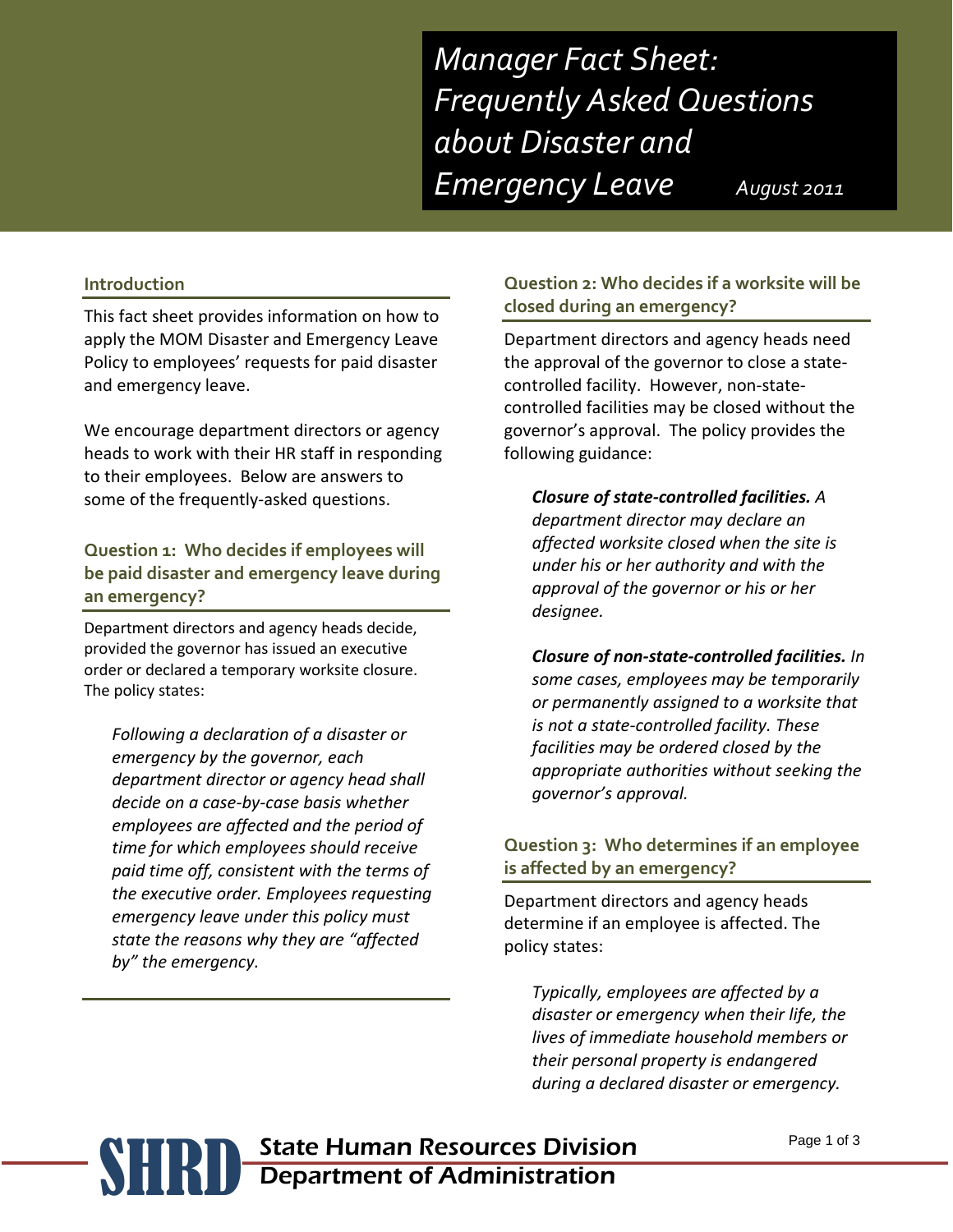*Following a declaration of a disaster or emergency by the governor, each department director or agency head shall decide on a case-by-case basis whether employees are affected and the period of time for which employees should receive paid time off, consistent with the terms of the executive order. Employees requesting emergency leave under this policy must state the reasons why they are "affected by" the emergency.* 

Supervisors should be diligent in responding to employee requests to use paid leave related to emergency situations. Paid disaster and emergency leave can only be approved to respond to situations that pose an immediate threat to life or personal property. Otherwise, employees must use other paid or unpaid leave to address the situation as approved by their supervisor.

**Question 4. Is an employee who is absent from work to address personal issues after the governor has declared an emergency required to use vacation time?**

Employees who are affected may receive paid disaster and emergency leave. Employees who are not affected must use other types of available leave. The policy states:

*When the governor declares a disaster or emergency pursuant to 10-3-302 and -303, MCA, and authorizes temporary paid time off to employees, those affected shall receive paid time off. The time off shall not be deducted from employees' accrued leave bank(s) or compensatory time.*

**Question 5. Can an employee receive disaster and emergency leave to help with community efforts during an emergency?**

No. ONLY employees who are certified Red Cross volunteers can receive disaster and emergency leave to assist with community efforts. The policy guidance is summarized as follows:

> *Employees who wish to provide volunteer service during a disaster or emergency and who are NOT certified American Red Cross disaster volunteers may request to take annual vacation leave, accrued compensatory time, or leave of absence without pay, and not sick leave.*

*Employees who are certified Red Cross disaster volunteers may request up to 15 days of paid time off annually for volunteer service.*

Employees who take leave to provide volunteer services to the Red Cross should code their absence as "Red Cross Volunteer Leave" in the payroll system.

**Question 6: Can a department director or agency head assign employees to participate in emergency efforts around a state building?**

Agency management should use caution here. Employees should not be assigned emergency duties that are not related to their normal job responsibilities, but employees may volunteer.

If employees volunteer, agency management must use discretion when allowing employees to do this work. Managers should make sure the employee is physically capable of performing the emergency duties. The Healthcare and Benefits Division, Workers' Compensation Management Bureau is available to provide assistance and answer questions. Employee safety should always be a top priority.

**SHRID** State Human Resources Division<br>Department of Administration Department of Administration